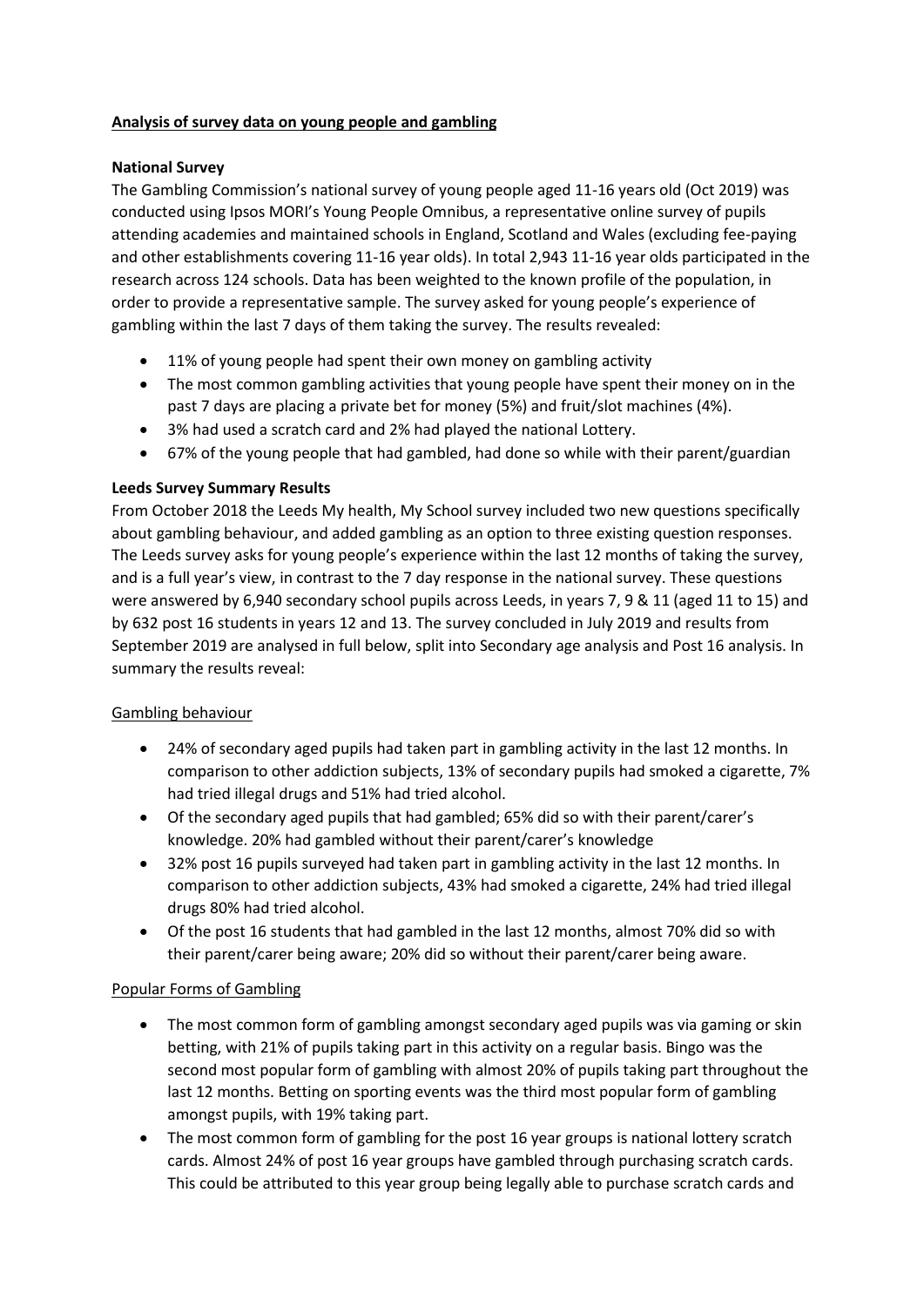lottery tickets. Placing a private bet with friends was the second most popular form of gambling amongst this age group with 18% taking part and betting on sporting events was the third most popular form of gambling with 17% taking part.

# Causes of worry in young people

- When asked about things that cause worry in the last 12 months, 0.4% of secondary pupils cited gambling. In contrast, 1.3% cited drugs, alcohol and tobacco. 2.5% cited money problems. Appearances (12%), exams (10%) and friendships (9%) were the most common causes for worry amongst this survey group.
- When post 16 students were asked about things that cause worry in the last 12 months, 0.1% cited gambling. And 2.1% cited drugs, alcohol and tobacco. 4.3% cited money problems. Appearances (10%) and exams (11%) were among the more common causes for worry amongst the post 16 aged survey group.

# Accessing Support Material

- Over 52% of secondary aged pupils felt they needed better information and learning material in school on gambling. In terms on knowing where to access support for such issues, 67% of pupils did know where to access gambling support but 33% did not know
- Over 39% of post 16 pupils felt they needed better information on learning material in school on gambling. 75% of pupils did know where to access gambling support but 25% did not know.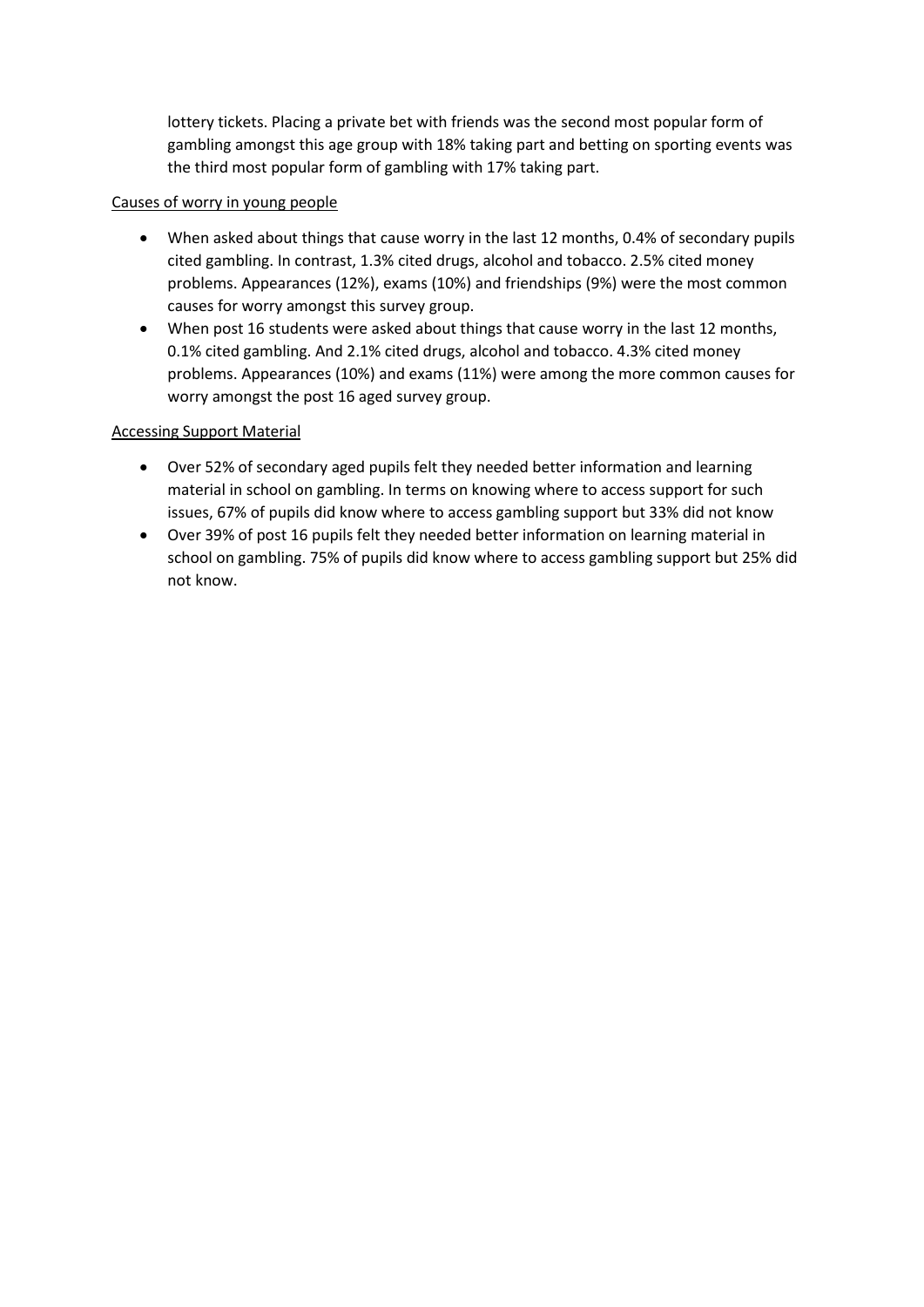#### **Leeds Survey full analysis**

From October 2018 the Leeds My health, My School survey included two new questions specifically about gambling behaviour, and added gambling as an option to three existing question responses. The Leeds survey asks for young people's experience within the last 12 months of taking the survey, and is a full year's view, in contrast to the 7 day response in the national survey. These questions were answered by 6,940 secondary school pupils across Leeds, in years 7, 9 & 11 (aged 11 to 15) and by 632 post 16 students in years 12 and 13. The survey concluded in July 2019 and results from September 2019 are analysed in full below, split into Secondary age analysis and Post 16 analysis.



#### **Secondary Age Student Analysis**

Of the 6,940 secondary age pupils that were surveyed; 5,265 had not gambled in the last 12 months and 1,675 had gambled. As displayed on the graph above, this represents 76% of secondary pupils surveyed that had never gambled and 24% that had gambled. When broken down by year group, 21% of year 7s had gambled in the first 12 months, this is higher at 26% for Year 9s and almost 30% for Year 11s.

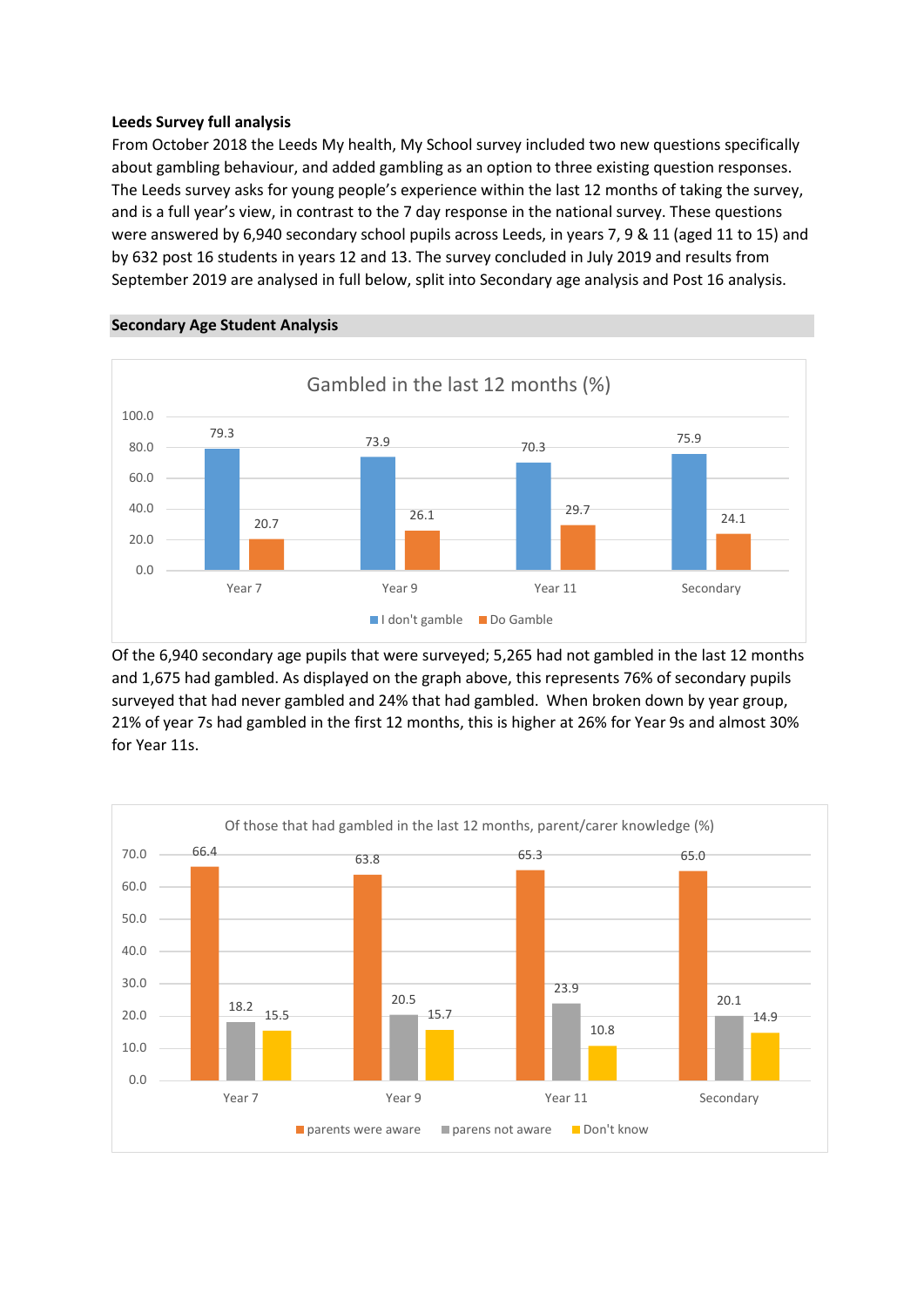Of the 1,675 of secondary pupils that had gambled in the last 12 months, 65% did so with their parent/carer being aware; 20% did so without their parent/carer being aware and 14% did not know if their parent/carer was aware.

Breaking down each year group, 66% of Year 7s reported their parent/carers did know they had gambled compared to 64% of Year 9s and 65% of Year 11s. 18% of Year 7s had gambled without the knowledge of their parent/carer; compared to 21% of Year 9s and 24% of Year 11s.



As seen earlier, 24% of secondary pupils had gambled. In comparison to other addiction subjects, 13% of secondary pupils had smoked a cigarette, 51% had tried alcohol and 7% had tried illegal drugs.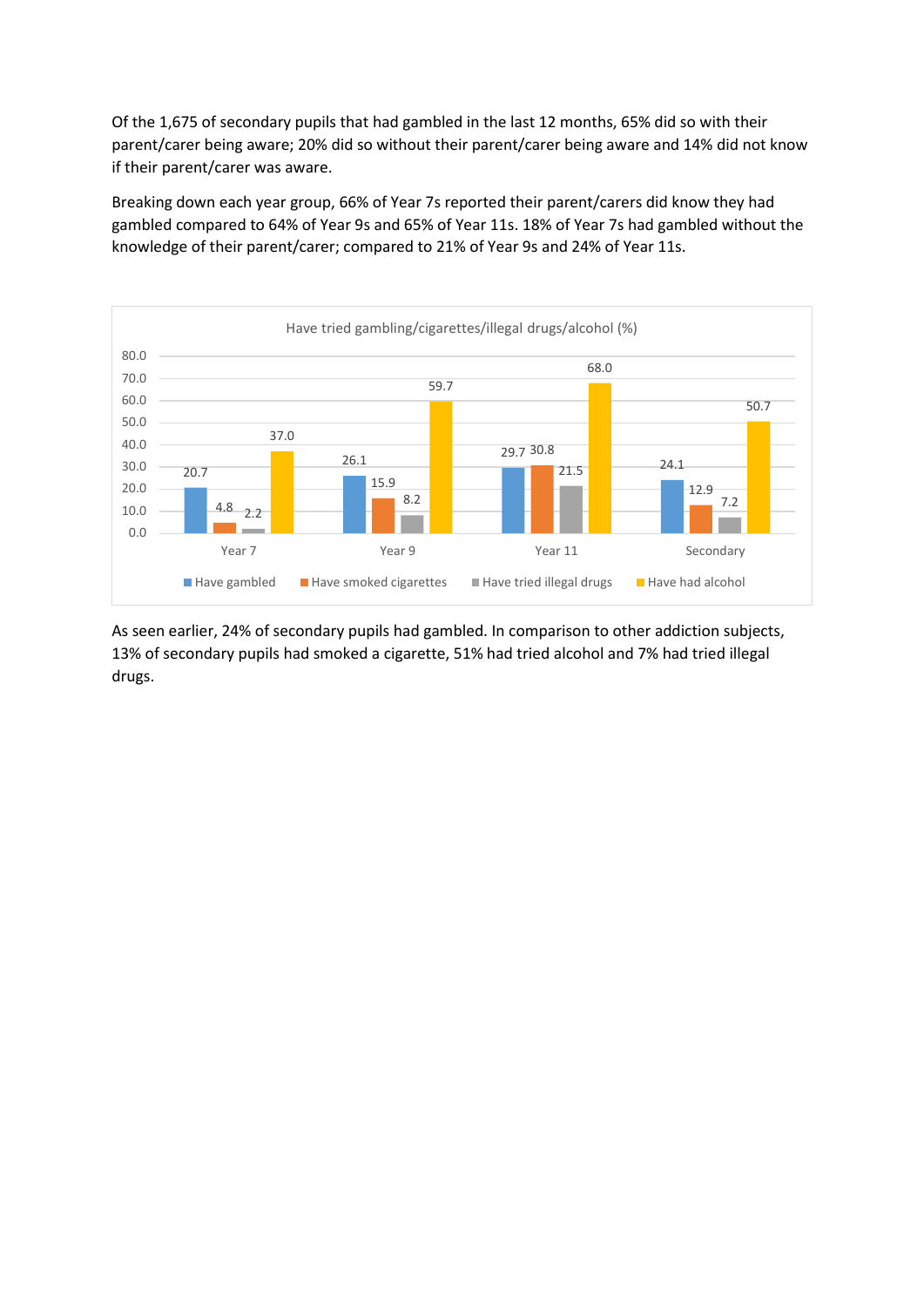

The most common form of gambling amongst pupils was via gaming or skin betting, with 21% of pupils taking part in this activity on a regular basis and over 2% playing every day. This form of gambling is most popular with the Year 9 age group with over 22% taking part regularly, slightly above the Year 7s at 20% and Year 11s at 21%. However it is the Year 11s that appear to play this form of gambling on a daily basis with over 4% taking part in skin betting every day in the last 12 months. In comparison, 3.1% of Year 9s play daily and 1% of Year 7s.



Bingo was the second most popular form of gambling amongst secondary pupils; with 19.6% of pupils taking part throughout the last 12 months. Bingo appears to be popular amongst all year groups, but 3.9% of Year 11s play bingo on a daily basis, which is double the overall secondary pupil results of 1.8%.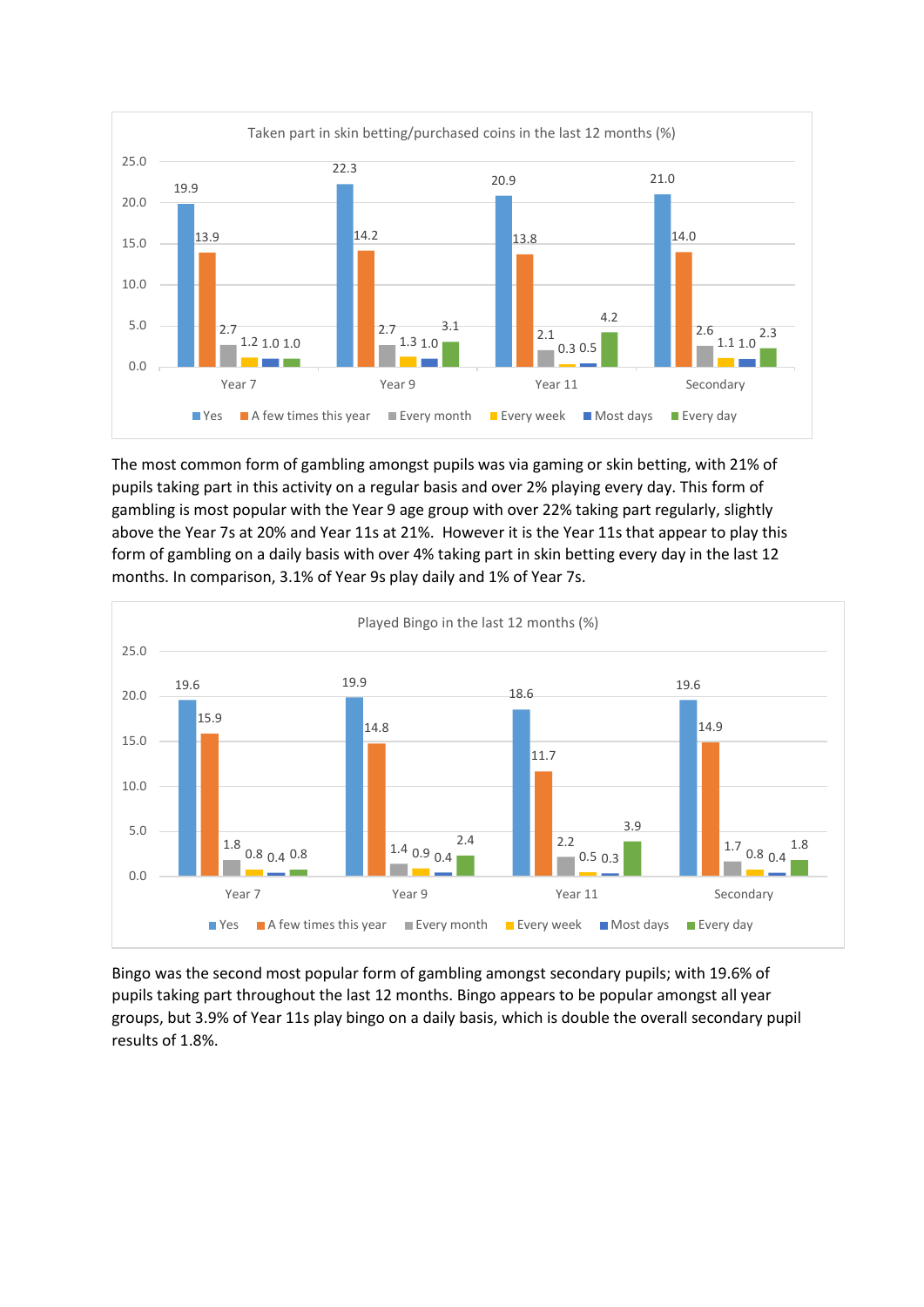

Betting on sporting events was the third most popular form of gambling amongst secondary aged pupils, with 18.7% taking part. When looking at each Year group, 17% of Year 7s had placed a bet on a sporting event, this compares to 19.6% of Year 9s and almost 21% of Year 11s.



Over 15% of secondary pupils had used a gambling machine such as a fruit machine/slot machine; 11% of which had used them a few times throughout the year and 1.7% had used one every day. The Year 11 and Year 9 age groups were more likely to say they used a gambling machine every day at 3.3% and 2.3% respectively.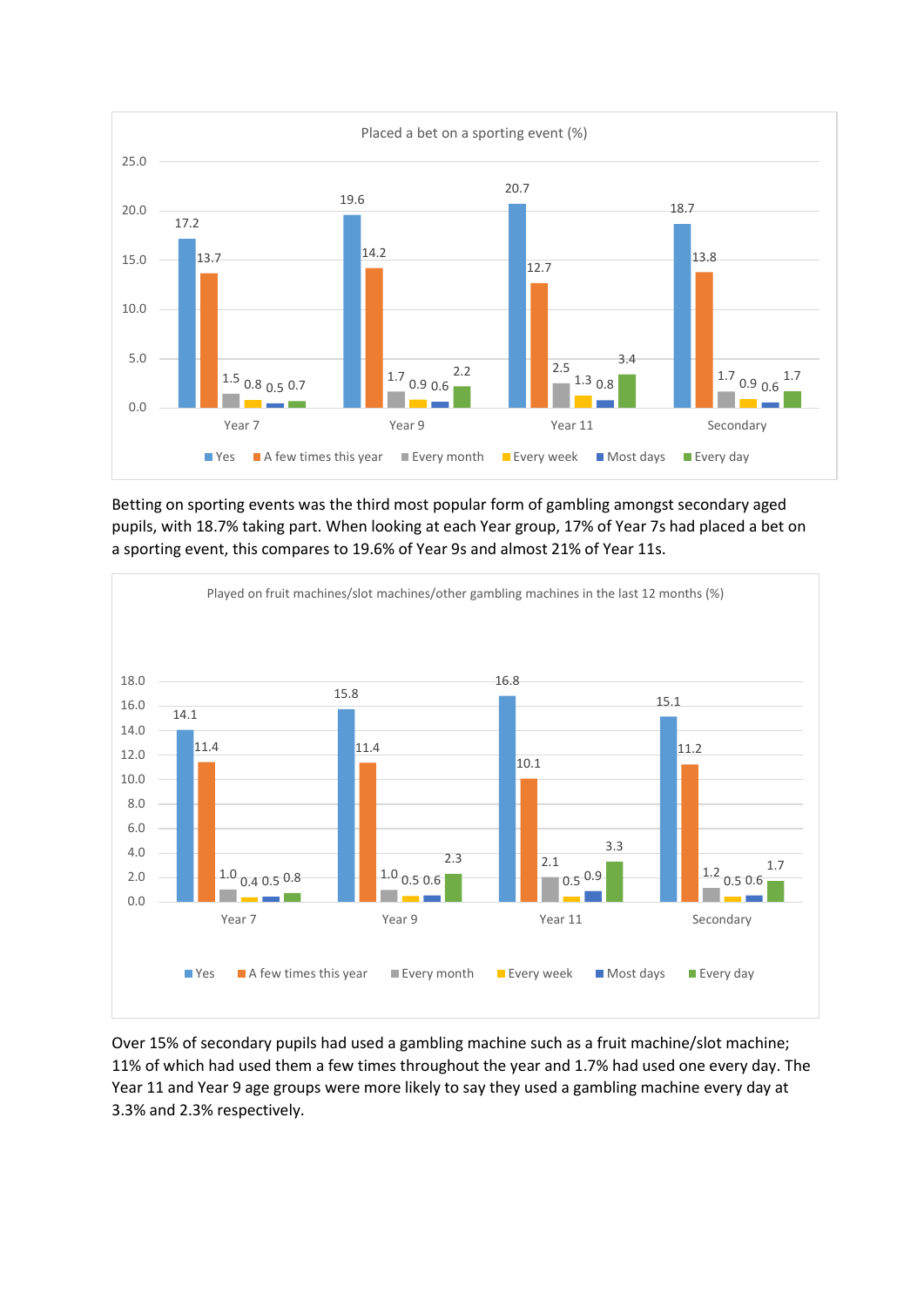

Almost 17% of secondary year pupils had placed a private bet for money in the last 12 months. With 11% doing so a few times in the year, and almost 2% doing so every day. This form of gambling appears to be most prevalent in the Year 11 group, with almost 27% of pupils in Year 11 placing private bets throughout the year, 17% doing so a few times in the year and almost 4% doing so every day.



The legal age to purchase a national lottery scratch card is 16. Almost 12% of secondary aged pupils (aged 11-15) had purchased a scratch card, with 8% purchasing a card a few times throughout the year and almost 2% doing so every day. This activity is more common in the Year 11 age group with over 17% having bought a scratch card and 3.4% doing so every day.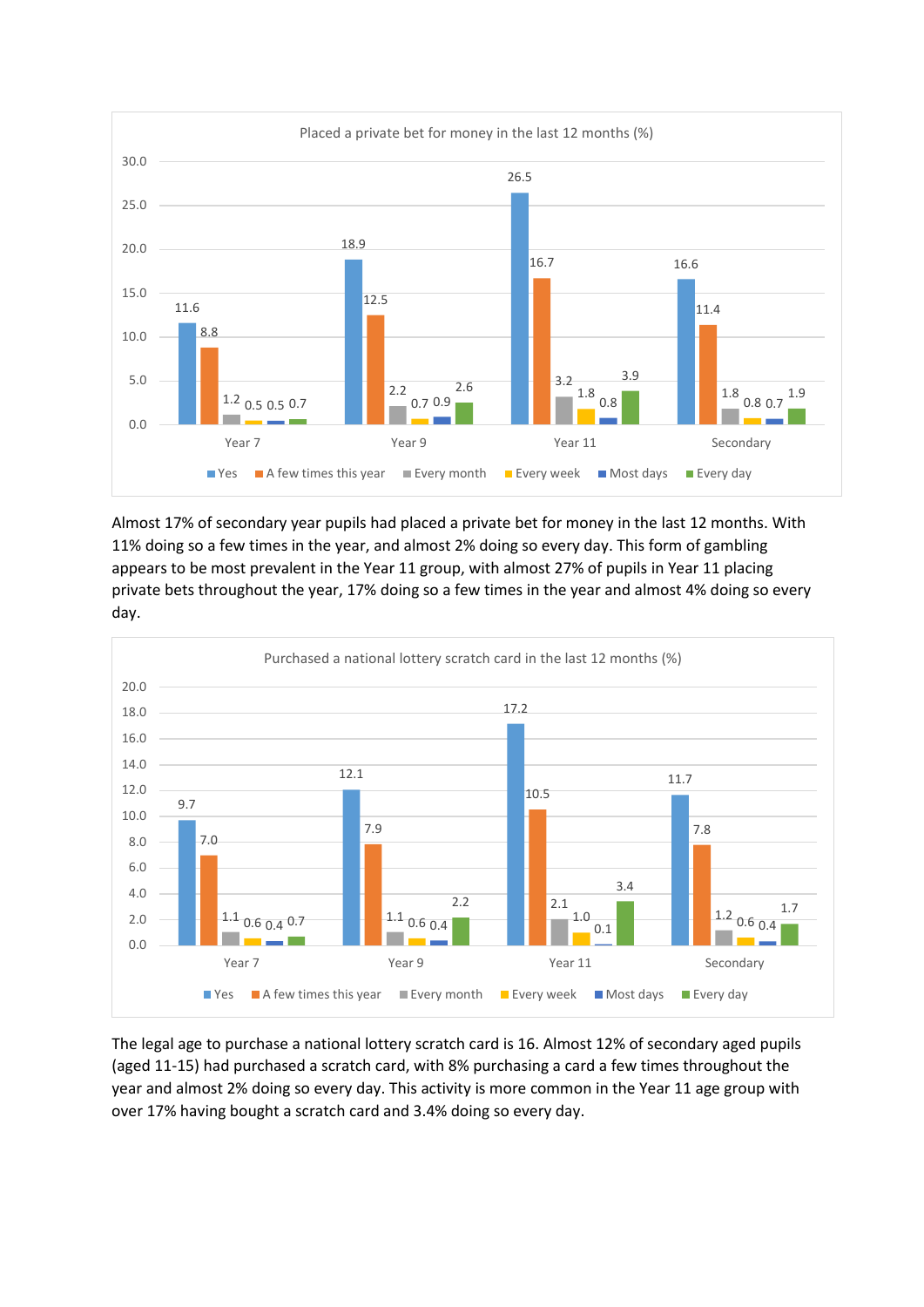

As with scratch cards, the legal age to purchase a national lottery ticket is 16. 7% of secondary aged pupils (aged 11-15) had purchased a lottery ticket, with 4% purchasing a ticket a few times throughout the year and almost 2% doing so every day. This activity is more common in the Year 11 age group with over 10% having bought a lottery ticket and just over 3% doing so every day.



Almost 11% of secondary aged pupils had played cards for money through games such as poker or black jack. This form of gambling was highest amongst the Year 11s with over 16% having taken part. In comparison, 12% of Year 9s and almost 8% of Year 7s had gambled when playing cards.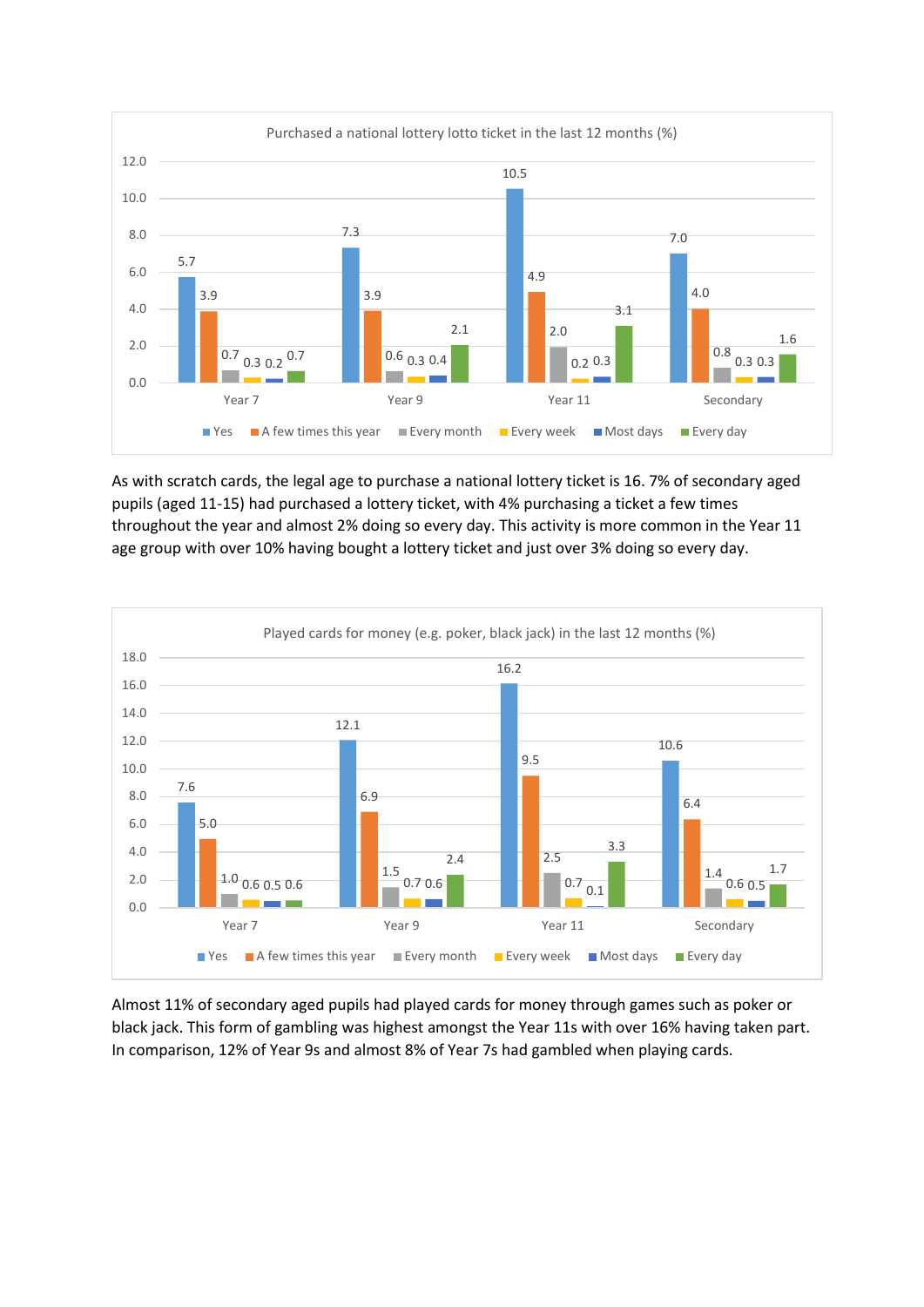

Roulette appears to be the least popular form of gambling amongst the options suggested to secondary age pupils. 5.4% had played roulette in the last 12 months and 1.7% had played every day. The Year group breakdown shows that almost 8% of Year 11s had played roulette, this compares to 6% of Year 9s and 4% of Year 7.



When asked if pupils took part in any other form of gambling in that are different to those listed above, 8.4% revealed that they do. Amongst the different year groups, almost 13% of the Year 11s said they took part in other gambling activities.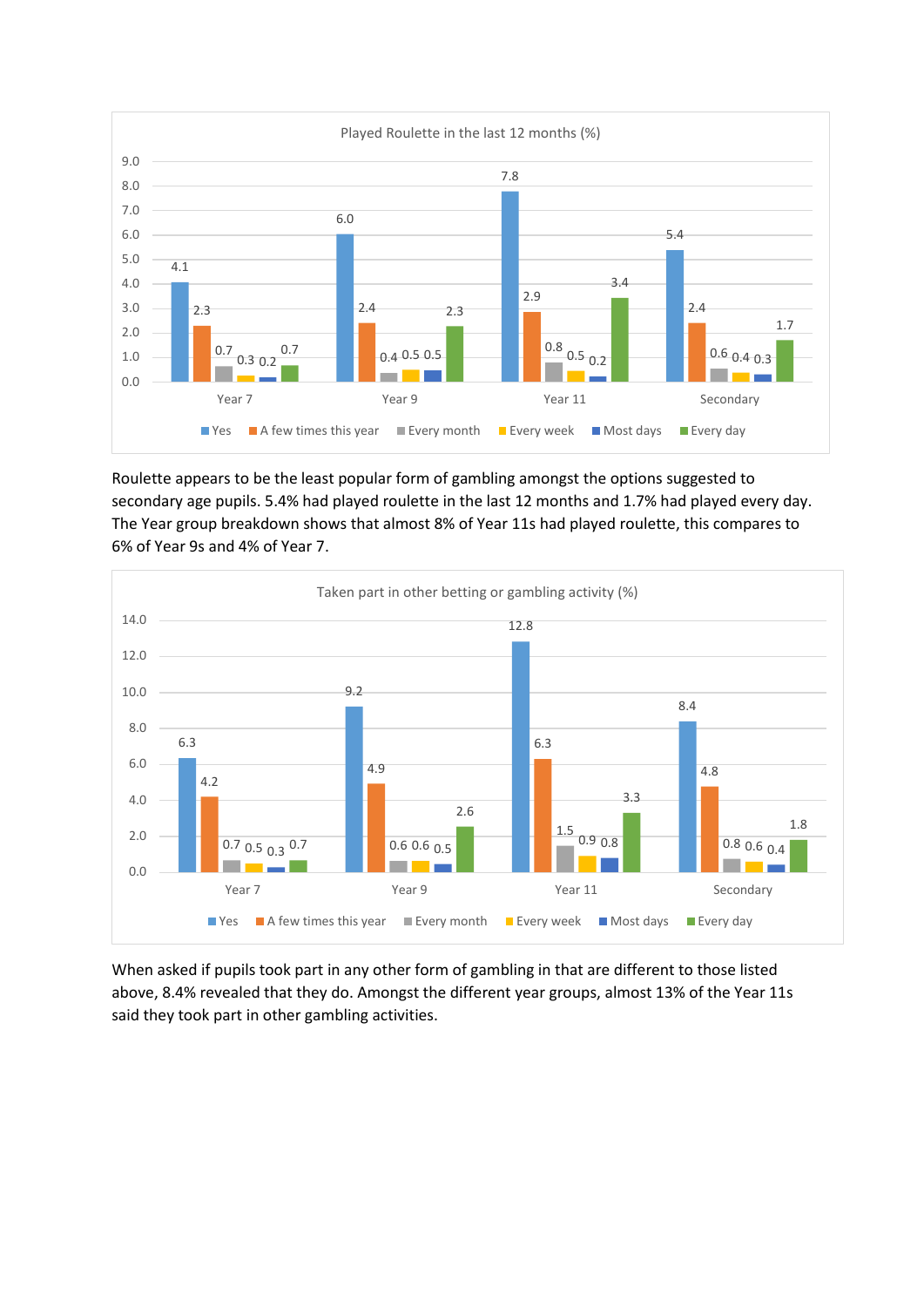

When asked about things that cause worry in the last 12 months, 0.4% cited gambling (105 pupils). And 1.3% (377 pupils) cited drugs, alcohol and tobacco. 2.5% (695 pupils) cited money problems and 0.8% (219) of pupils were worried about not having enough to eat because their families didn't have enough money for food. Appearances (12.2%) and exams (10.3%) were the most common causes for worry amongst the overall secondary aged survey group.

Gambling causing worry was higher at 0.5% in the Year 9 year group; compared to 0.3% for both Year 7 and Year 11.



Over 52% of pupils felt they needed better information or were unsure if they needed better information on learning material in school on gambling and 48% believed they have had enough useful information on this subject. In comparison, 24% wanted better information on smoking, 26% on alcohol and 26% on drugs.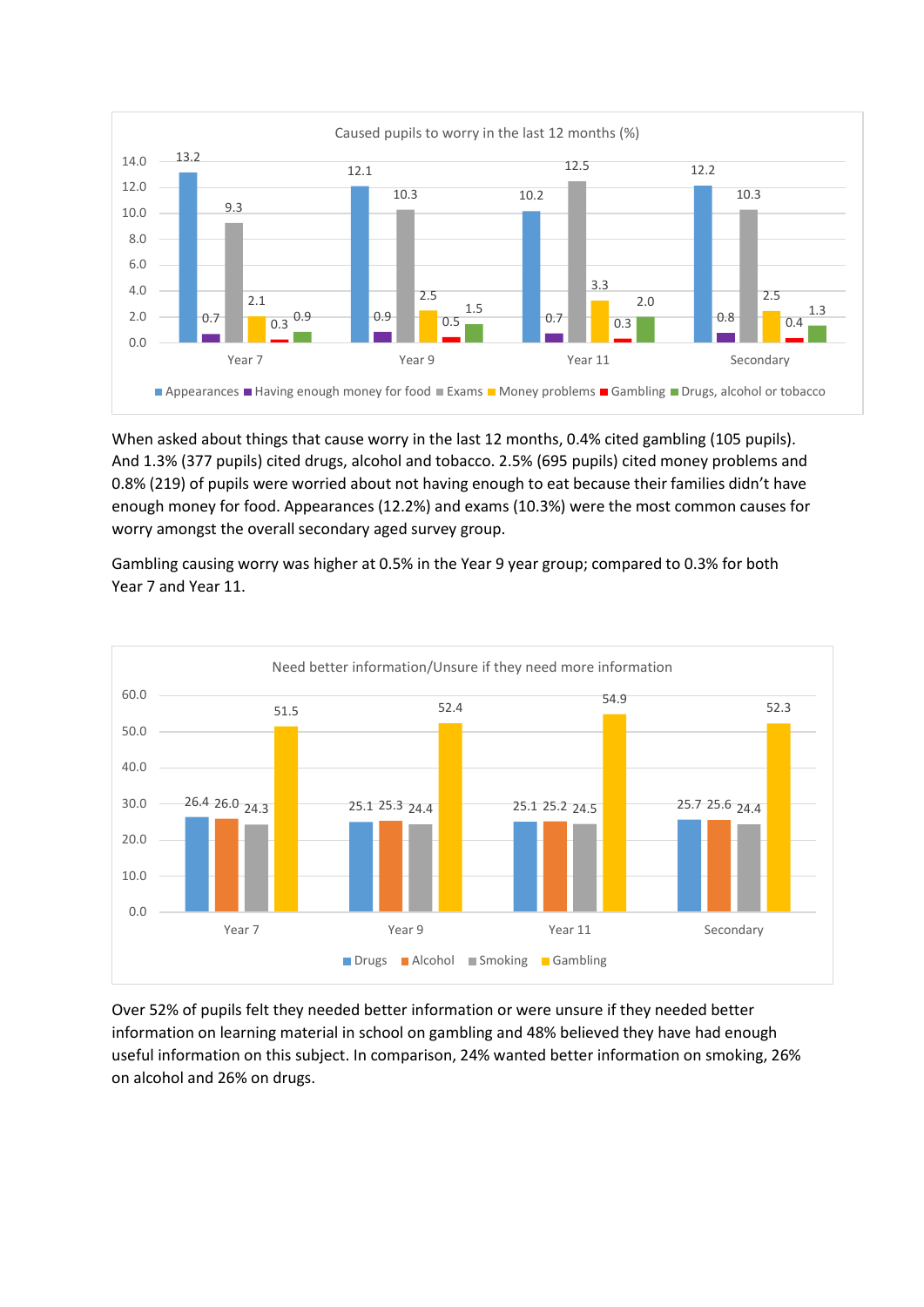

In terms on knowing where to access support for such issues, 67% of pupils did know where to access gambling support but 33% did not know. In comparison 28% did not know where to access support for drugs, 27% didn't know about access to support on alcohol and 28% didn't know where to access support on smoking.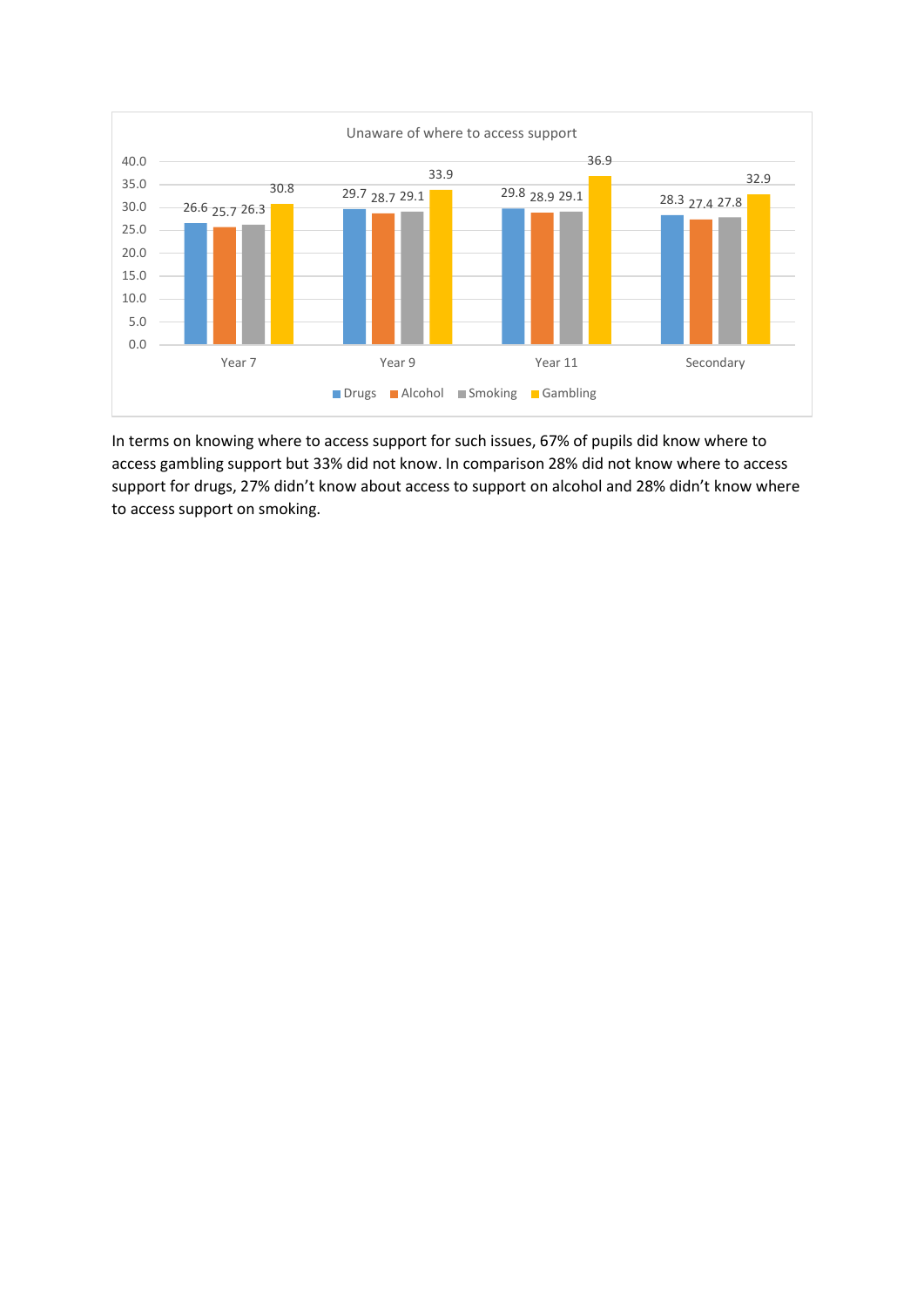#### **Post 16 Analysis**



Of the 632 post 16 age pupils that were surveyed; 433 had not gambled in the last 12 months and 199 had gambled. As displayed on the graph above, this represents 69% of post 16 pupils surveyed that had never gambled and 32% that had gambled. When broken down by year group, 27% of Year 12s and 36% of Year 13s had gambled in the last 12 months. Gambling is more prevalent at 32% in the post 16 year groups than at 24% in the secondary year groups.



Of the 199 post 16 students that had gambled in the last 12 months, Almost 70% did so with their parent/carer being aware; 20% did so without their parent/carer being aware and 11% did not know if their parent/carer was aware.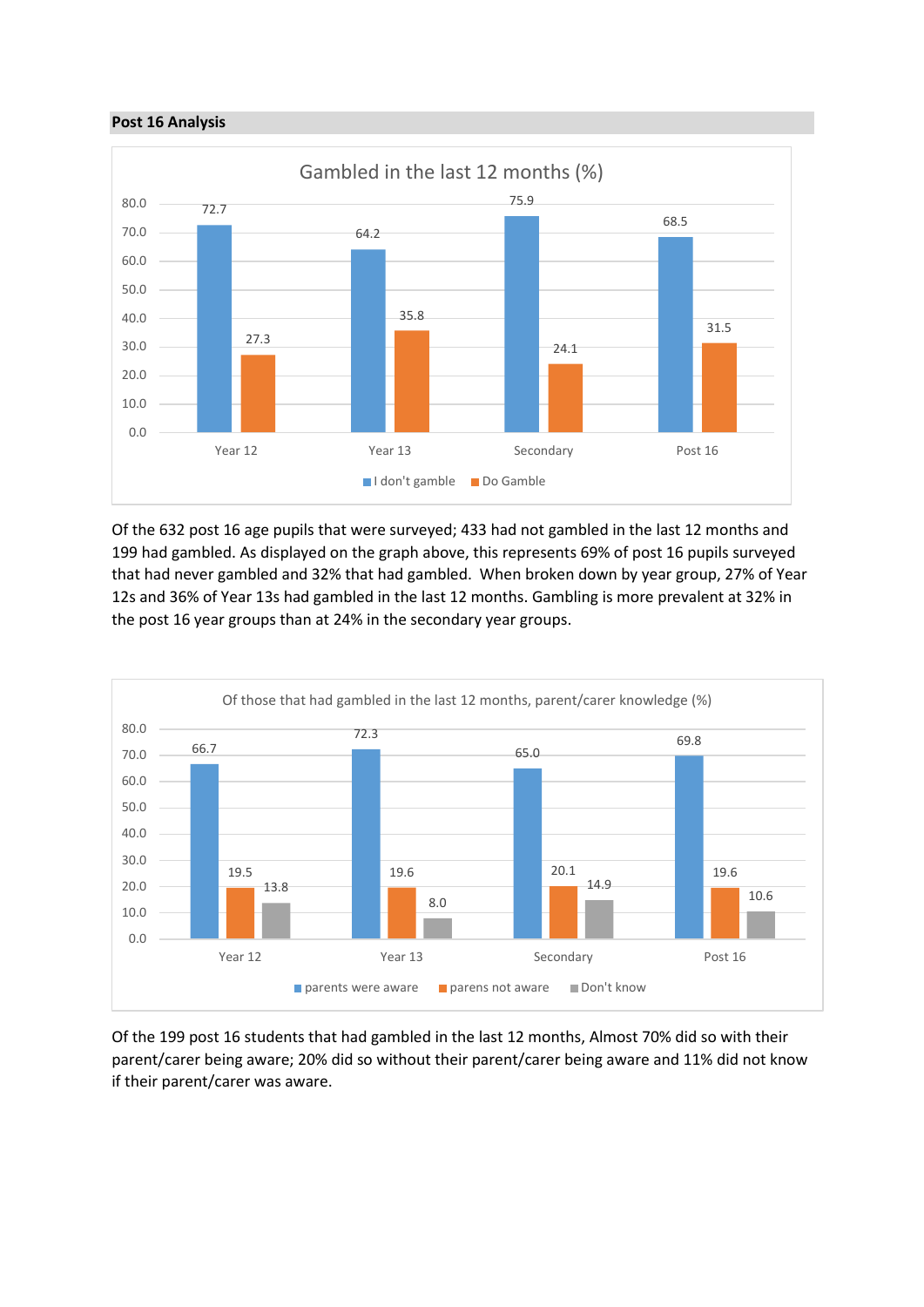

As seen earlier, 32% of post 16 pupils had gambled. In comparison to other addiction subjects, 43% of post 16 pupils had smoked a cigarette, 24% had tried illegal drugs 80% had tried alcohol.



Gaming and Skin Betting was not as popular amongst the post 16 year groups as the secondary years. 14% of post 16 students took part in this activity in the last 12 months, compared to 21% in the secondary year groups.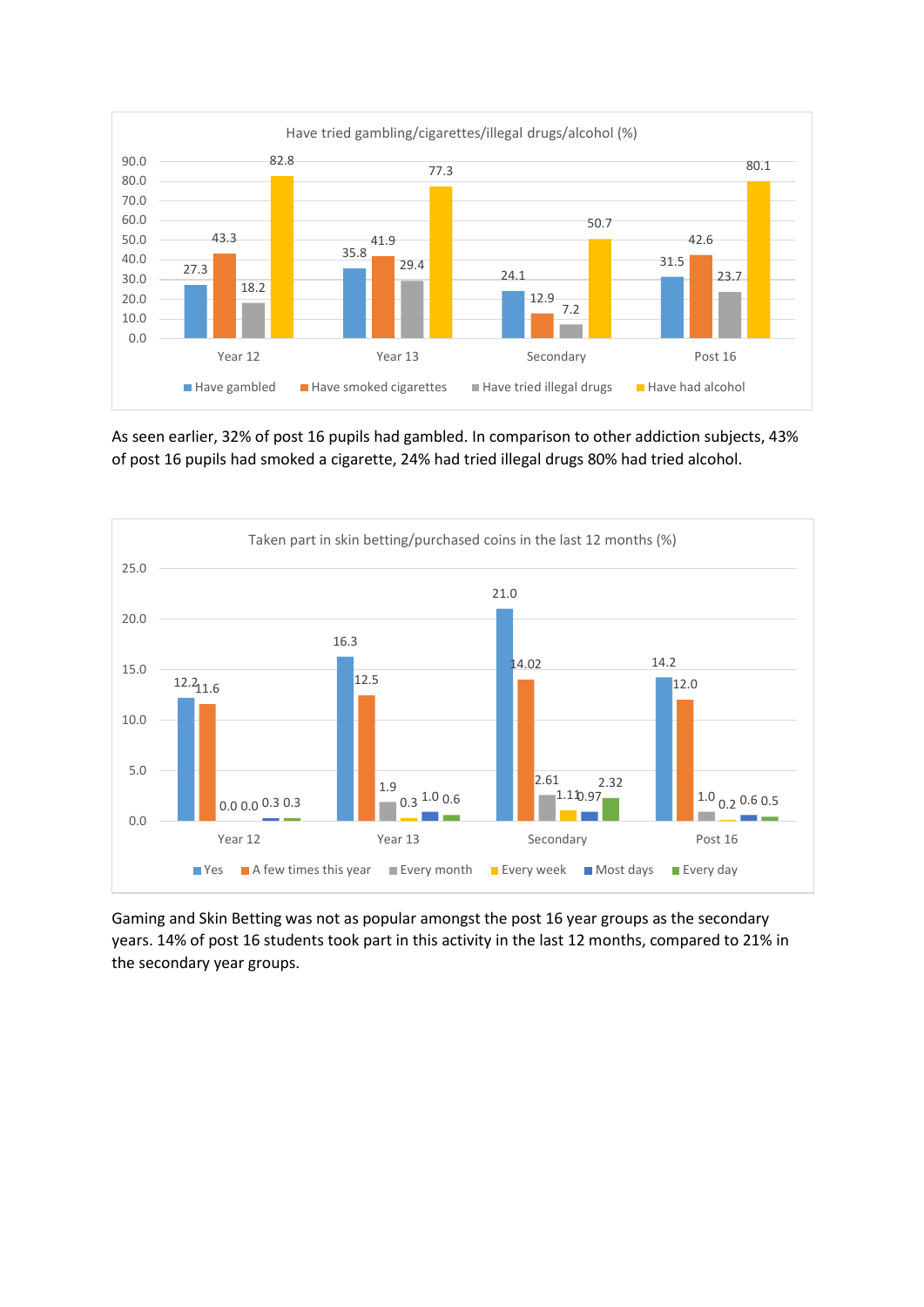

Over 16% of post 16 students had used a gambling machine such as a fruit machine/slot machine; 13% of which had used them a few times throughout the year and 0.8% had used one every day.



Over 18% of post 16 students had placed a private bet for money in the last 12 months. With 14% doing so a few times in the year, and almost 0.8% doing so every day. This form of gambling appears to be higher in Year 13, with 24% placing private bets throughout the year, compared to 13% in Year 12.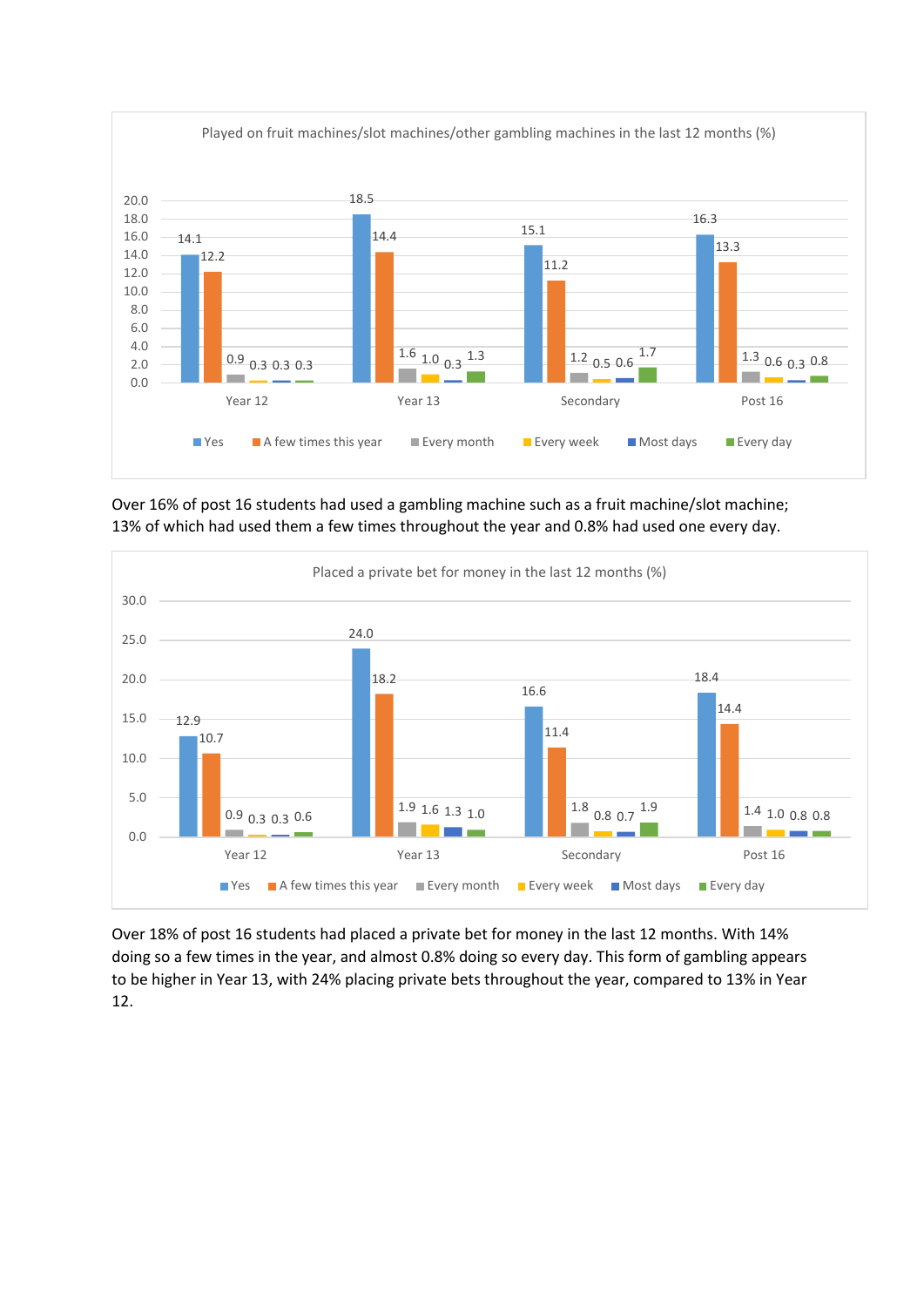

The most common form of gambling for the post 16 year groups is national lottery scratch cards. Almost 24% of post 16 year groups have gambled through purchasing scratch cards. This could be attributed to this year group being legally able to purchase scratch cards and lottery tickets.



Almost 14% of post 16 students had purchased a lottery ticket in the last 12 months, with 10% purchasing a ticket a few times throughout the year. This activity is more common in the Year 13 age group with over 17% having bought a lottery ticket.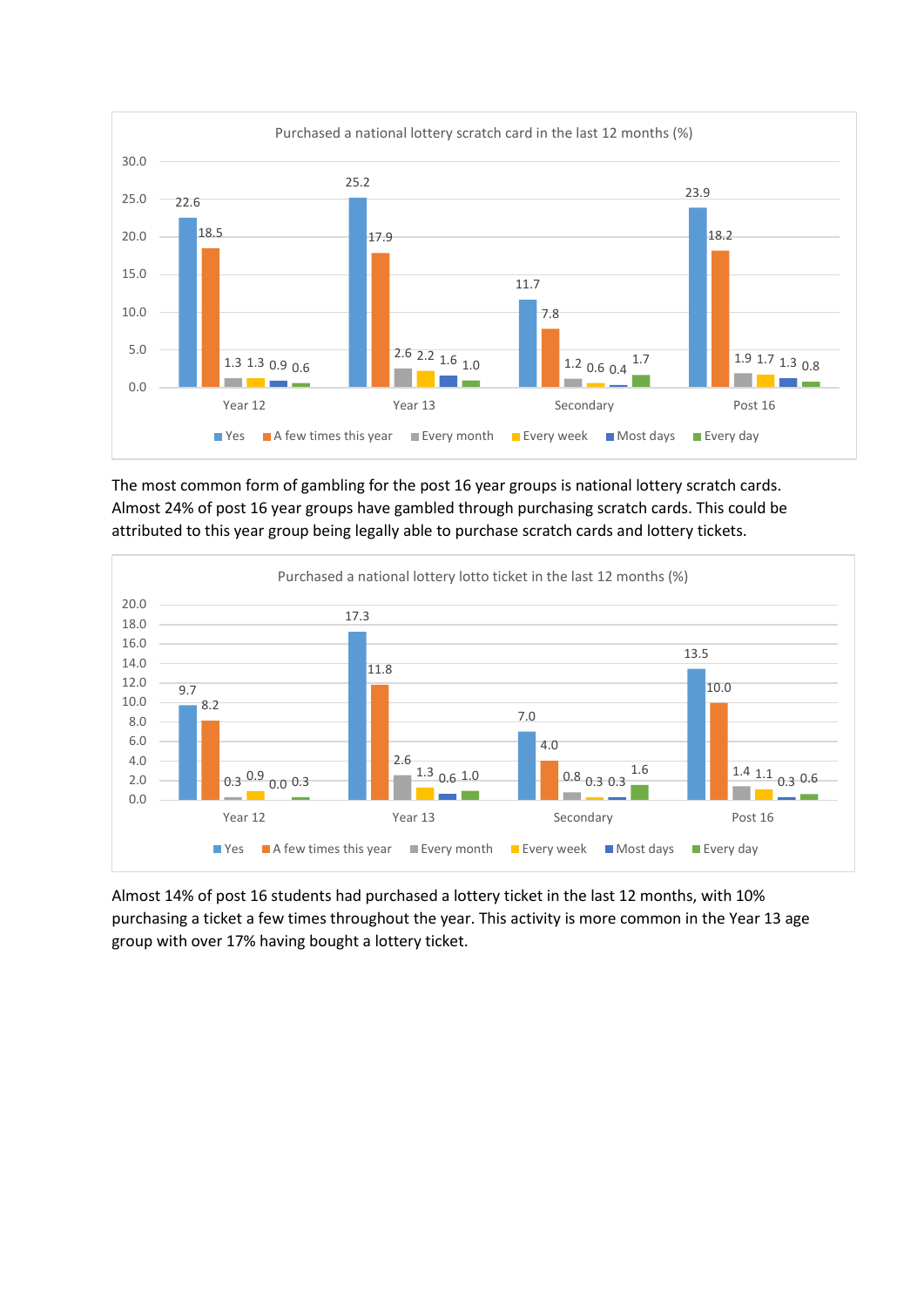

Almost 13% of post 16 students had played cards for money through games such as poker or black jack. This form of gambling was highest amongst the Year 13s with 15% having taken part. In comparison, 10% of Year 12s had gambled when playing cards.



Bingo was not as popular amongst the post 16 age group as it was for the secondary age group. 13% of the post 16 year groups took part in Bingo, compared to almost 20% of secondary pupils.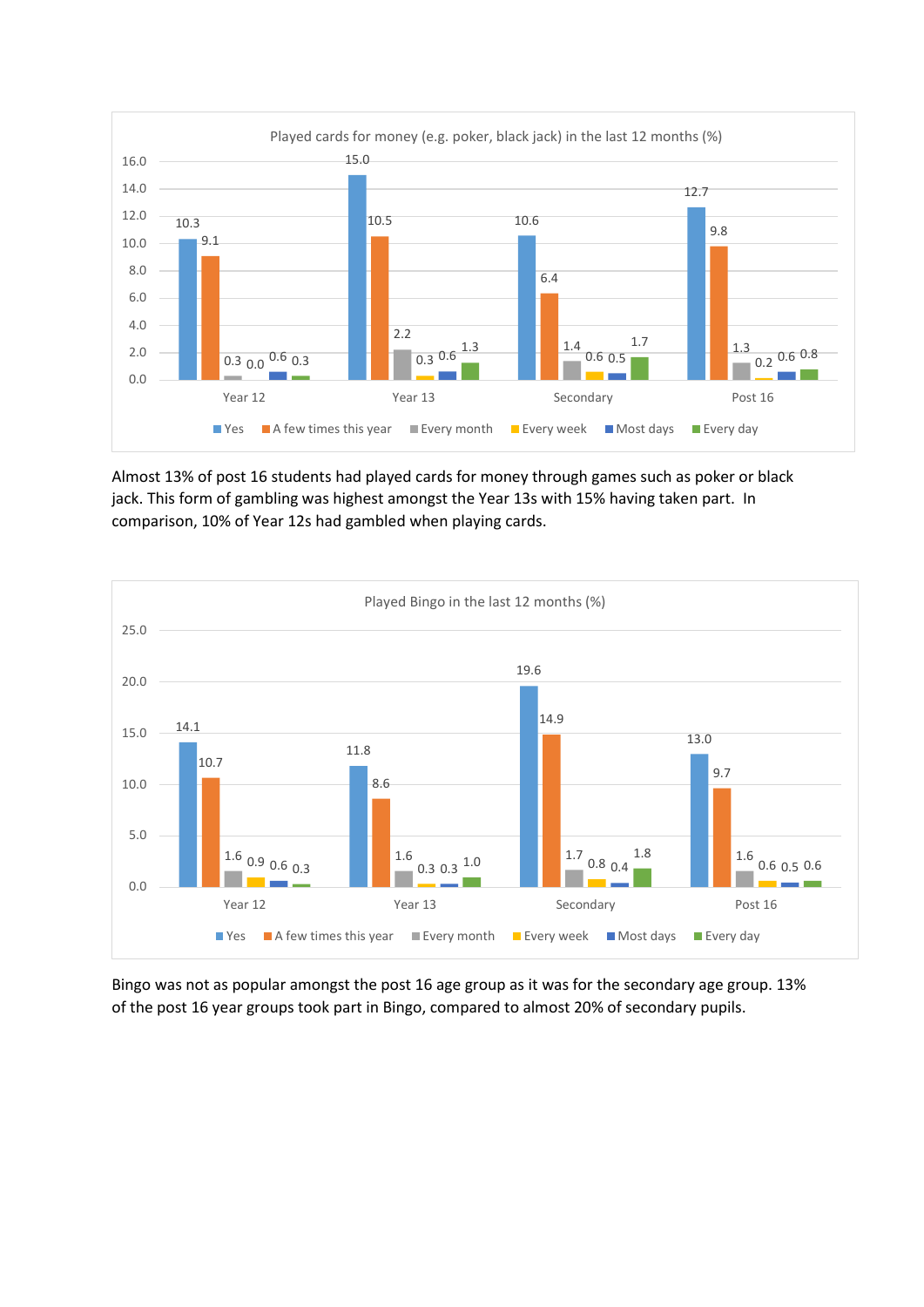

Betting on sporting events was the third most popular form of gambling amongst post 16 aged pupils, with 17.4% taking part (After Scratch cards-24% and placing a private bet with friends-18%).



Roulette also appears to be the least popular form of gambling amongst the options suggested to post 16 age pupils. Just 6% had played roulette in the last 12 months, although over 8% had played from the Year 13 Year group.



When asked pupils took part in any other form of gambling, that are different to those listed above, 8.9% of post 16 students revealed that they do. Over12% of the Year 13s said they took part in other gambling activities.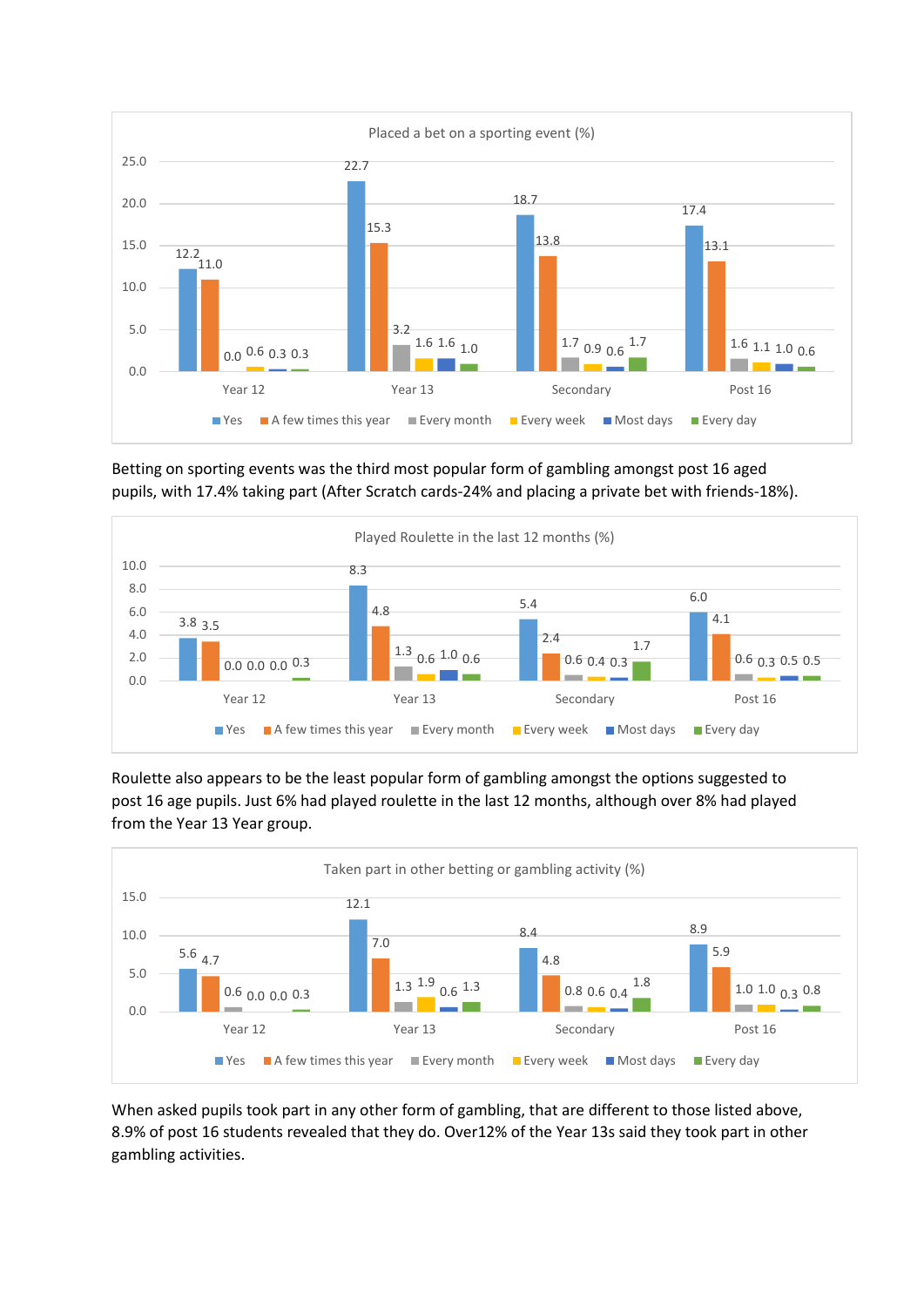

When post 16 students were asked about things that cause worry in the last 12 months, 0.1% cited gambling (less than 5 pupils). And 2.1% (80 pupils) cited drugs, alcohol and tobacco. 4.3% (162 pupils) cited money problems and 0.5% (19 pupils) of pupils were worried about not having enough to eat because their families didn't have enough money for food. Appearances (10.2%) and exams (10.6%) were among the more common causes for worry amongst the overall post 16 aged survey group.



Over 39% of pupils felt they needed better information or were unsure if they needed better information on learning material in school on gambling and 61% believed they have had enough useful information on this subject. In comparison, 14% wanted better information on smoking, alcohol and drugs.